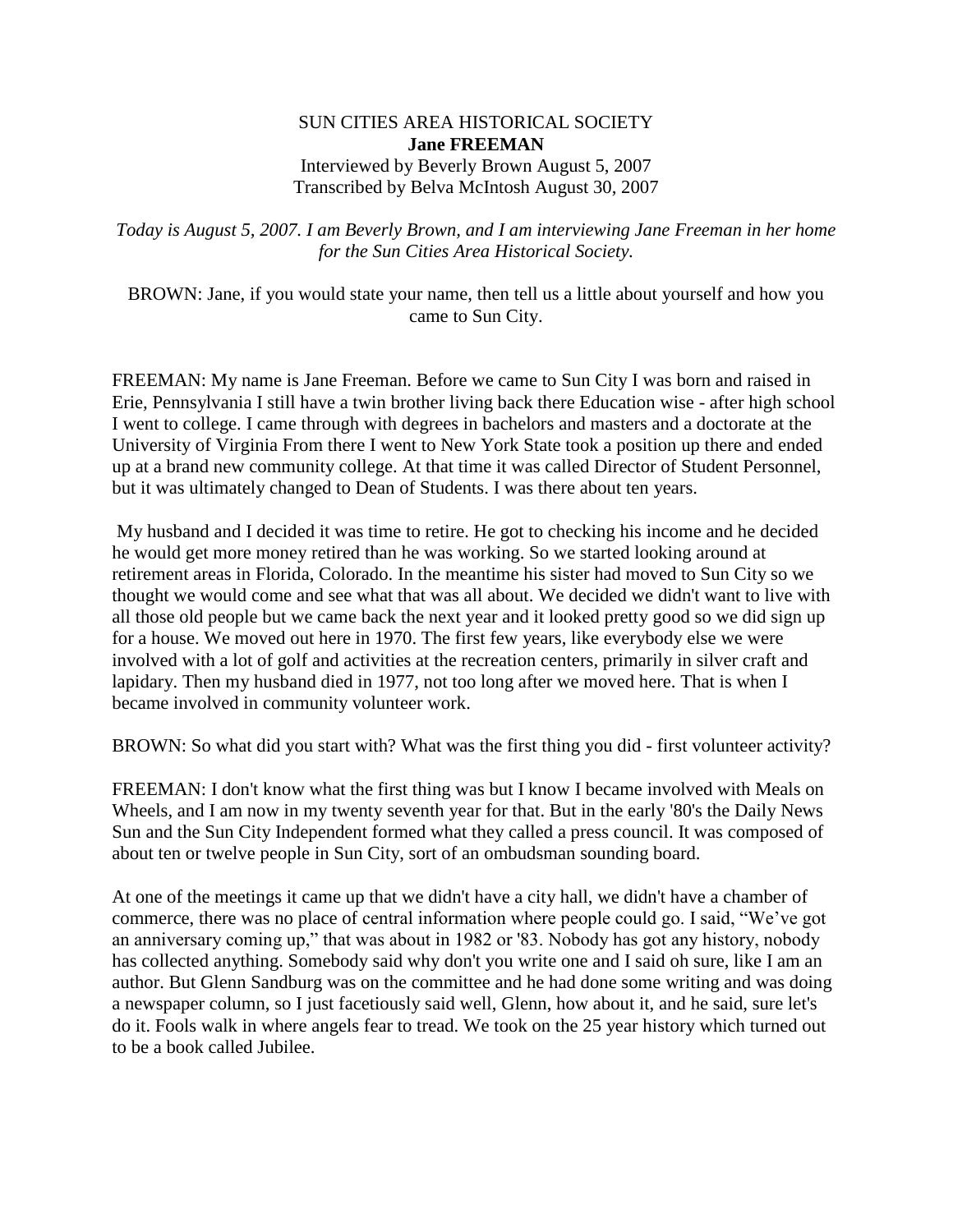I will say the community was wonderful in its support. We put out a call for help and people started sending in all kinds of information and people volunteered to do preliminary work on various chapters and collecting information for us. We couldn't have done it without them. We were working out of our homes, then Bert Freireich, who was then the owner and publisher of the Daily News Sun, had a small room that he turned over to us. So at least we had someplace where we could keep all this information. That was a big help. We just gradually worked - it took us a good 2 to 2 ½ years to pull everything together.

DEVCO, which is the Del E. Webb Development Company, was a subsidiary of the Webb Corporation, and DEVCO as we call it, was what was building Sun City. They gave us a lot of information and helped us a great deal, particularly when it came to copyrights and that sort of thing. They did a lot of the legal work for us, which was a big help. Later, when we bought our house, they helped us go through the deeds and all that legal work. Along the line they had a change of administration at DEVCO and John Meeker resigned, and Jerry Svendsen , who was a PR man, resigned.

BROWN: What year would that have been?

FREEMAN: I don't remember the exact year but it was in the '80's. The orders came down from the home office to clean out all the records. I just happened to be in the office the day after that came out and the secretary was packing everything in the boxes. I said, what are you doing with it and she said we are throwing it out. I said, can we have it and so that is how we got so many photographs, all kinds of records, newsletters, model home information, boxes and boxes and boxes of it. If I hadn't been there we would have lost it. That is really the bulk of our collection, even today.

BROWN: So that is how you started the Historical Society?

FREEMAN: So after Jubilee was published, which came out - we had it available for sale Thanksgiving 1984 at the big fair that they have at Sundial. But going back to Jubilee . We didn't have any money to print it and we had to seek some funding. So we went to DEVCO and they said yes they would do it, but they wanted to have editorial rights and take it over and we said no, because they would be making it a marketing tool. We said no we would look elsewhere. That is when the Boswell Foundation stepped in and gave us underwriting for the entire cost and an interest free loan and I think it was about ten days after the book went on sale that we were able to repay the loan. The Boswell Foundation, even to this day, is very supportive of the Historical Society and Boswell was very, very pleasant to work with. I think we had about 10,000 copies printed and at that time it cost us \$3.65 a copy to print and we sold it for \$5.00 because we wanted to make it available and people could afford it. But part of the reduced cost was we had to do all the paste up work because we didn't have computers in those days. The printing company would do it or we could do it. So Glenn and I had a good education for preparing a book for printing. But it was fun and we learned a lot.

Here we had all these boxes of information and Bert Friereich needed his office and Dr. Crease who had a lot of medical offices, which is now Arizona Medical Clinic, had a small office which he made available to us at no cost, which was a life saver. We could keep everything down there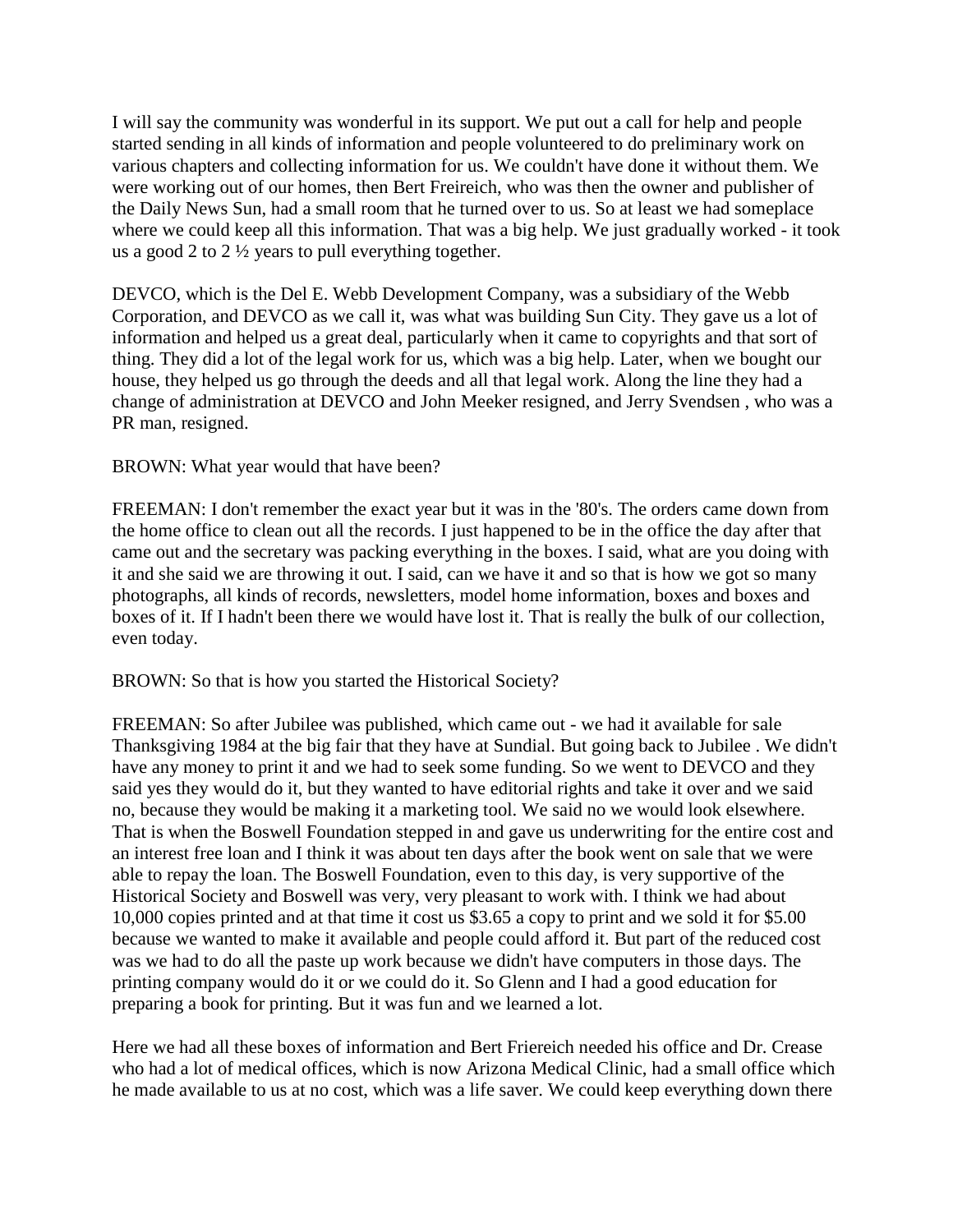and we had a phone and we had a couple of people who were helping its kind of pull things together. Then we thought - what are we going to do with all this? Some said let's form a historical society. Of course I didn't know the first thing about forming a historical society and didn't even know where to go for help but we managed it. We had an organizational meeting on the 14th of November 1986. We met at Sundowner Restaurant, which is now a Chinese restaurant there at 107th and Grand Ave. We met in what was called their Marinette Room; of course Marinette being the town which is now Sun City. That was the beginning - I was kind of initially the first president. Officially Glenn Sandberg was the first president after we had gotten organized. We got our articles of incorporation, and again DEVCO people helped us go through the legalities of that. That was a big help. They have been very supportive.

I can't remember the exact date when the house came on the market - must have been late '88 or early '89. The very first model home at 10801 Oakmont Drive came on the market for sale. We thought that's it but who had \$41,000 to buy it? So again we put the call out and again Boswell Foundation came through. The Del Webb Foundation came through and I think DEVCO gave us \$5,000. And of course community support and some of the earliest founders put in some money and we were able to buy it. It is the smallest house of the first five models and it was called the Kentworth, 858 square feet, and it had a storage and carport with 306 square feet. The basic cost was \$8500. Now if you wanted air conditioning, that was \$600 more. The fact that it was on the golf course there was a \$1250 golf course fee you had to pay. It had a living room, two bedrooms, kitchen, and a bath and attached car port and a storage room.

The people who lived there, the Mac Donald's occupied it from 1962 to 1984. They were not the first owners. The first owner was a gentleman in Phoenix, we don't know his name but he never lived there. I guess he bought it as an investment and then the MacDonald's lived there. In 1984 Jean Painter bought the house and she had a dress shop here in Sun City. She bought it as an investment and rental property. In 1988 she put it on the market for sale and that is when we stepped in. That is how we happened to get the house. It has been a great location. It is right next to the recreation center, which was the first recreation center, and it has been fun building it up. We got the house - we didn't have any files or desks, it was empty. The MacDonald's had put an addition on the back which included a third bedroom, a full bath and an Arizona room. So when we bought it we tore out the bath and just opened that whole back area because we wanted it as a work area. Again DEVCO came through. We could go to their warehouse and pick out files that they weren't using and desks. It was a hodgepodge. Nothing matched but it served the purpose at that particular time. It looked like a hodgepodge. It has just been this past year that we have really spruced up and gotten things in that match and it looks very professional.

The society has had three publications. One was Jubilee, the 25 year history; then Emil Fischer did The Churches of Sun City which was pen and ink sketches of all the churches. He had been Dean of Architecture in one of the universities. They were beautifully done. And of course the third publication was Sun City West 25 Year History. So we have three copyrighted publications. They are now working on, not SCAHS particularly, but a group is working on the 50 year history. They have agreed to have SCAHS have the copyright so that will give us four copyright publications.

We are still sorting material that we got from DEVCO all those years ago, pictures, model home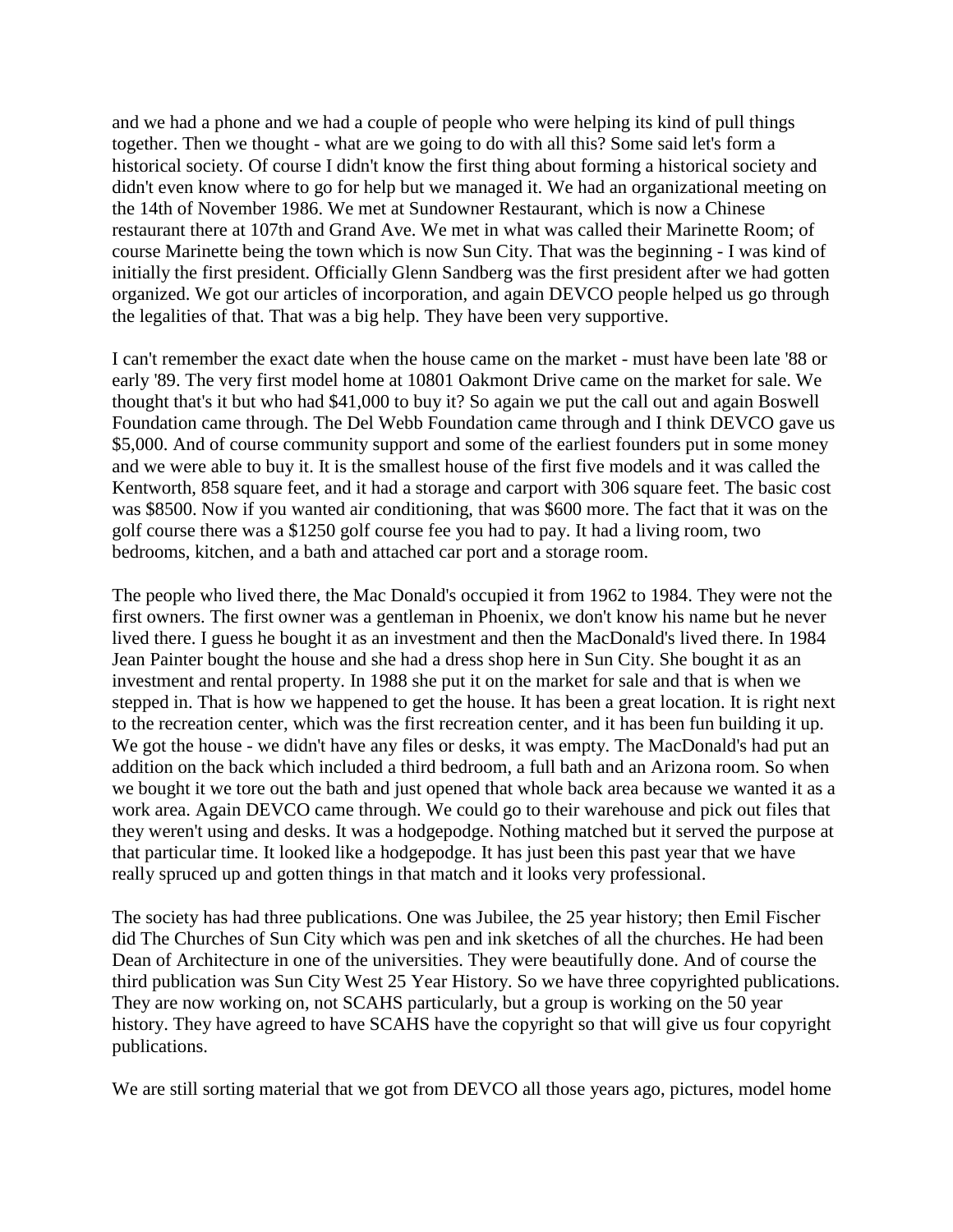information. Strangely enough they never dated anything. So we have all this printed information, model home information, price information, no dates on any of it. So this has been driving us crazy trying to figure out was it here, was it there. Sometimes we just have to estimate and guess. We had to identify all of the pictures and put them in archival safe folders.

We are maintaining what we call the vertical file. This is newspaper clippings that we transfer to archival acid-free paper and that covers everything that people might want to know about Sun City and Sun City West. We do limit it to those two areas.

BROWN: How did you decide to include Sun City West in the first place?

FREEMAN: Well, it was part of the DEVCO operation and it was a sister community. Now when Sun City Grand came into being we said no. Technically, that is in Surprise anyway. But they are now starting their own Historical Society. I wish we had known it sooner because we discarded a lot of Grand information which they would have loved to have had we only known.

So the work goes on. People still bring in things and if we can use them we certainly take them. We have tried to restore the house back to the way it was as a model, particularly in the living room, with the furniture and the displays. We are still working on it. We did add what we now call the Marinette room, which is what was left of the original construction shed and sales office. We call it the Marinette Room because in it we have pictures and photographs of the Marinette community which became Sun City. It was a cotton farming community at that time. In fact when Sun City was starting there was still a little portion of it which would be at approximately 105th and Grand Avenue. There were still a few buildings standing, but that quickly went. We are still collecting history. We kind of use as our motto, today is tomorrow's history. If we don't collect it now we don't have it.

BROWN: Do you have a lot of visitors to the Historical Society?

FREEMAN: On the days we are open - some days we won't have any, some days we will have fourteen. We never know. We do have quite a few small groups that want to come in. Surprisingly enough we have quite a few from France, England, Japan, we probably have more from Japan than anywhere. But it is interesting when the foreign groups come in. To them this is an entirely new concept, and they don't believe it works. They are impressed with the volunteering that goes on. It is interesting when those groups come in.

We also have quite a few graduate students coming in doing research on retirement communities, sociological aspects, that sort of thing. We have the University of Minnesota who is publishing a book, University of Michigan, University of Maryland. We have had two or three foreign scholars doing research and it is fun to work with them. We try to help them as much as we can. Once in a while, which is really fun, we get a high school student doing a term paper. They are just real excited you know. It is fun to work with the younger groups. The graduate students you can kind of leave on their own because they know what they want and what they are doing.

BROWN: Well, let's go back to when you first moved to Sun City. Tell me what it was like when you first moved here.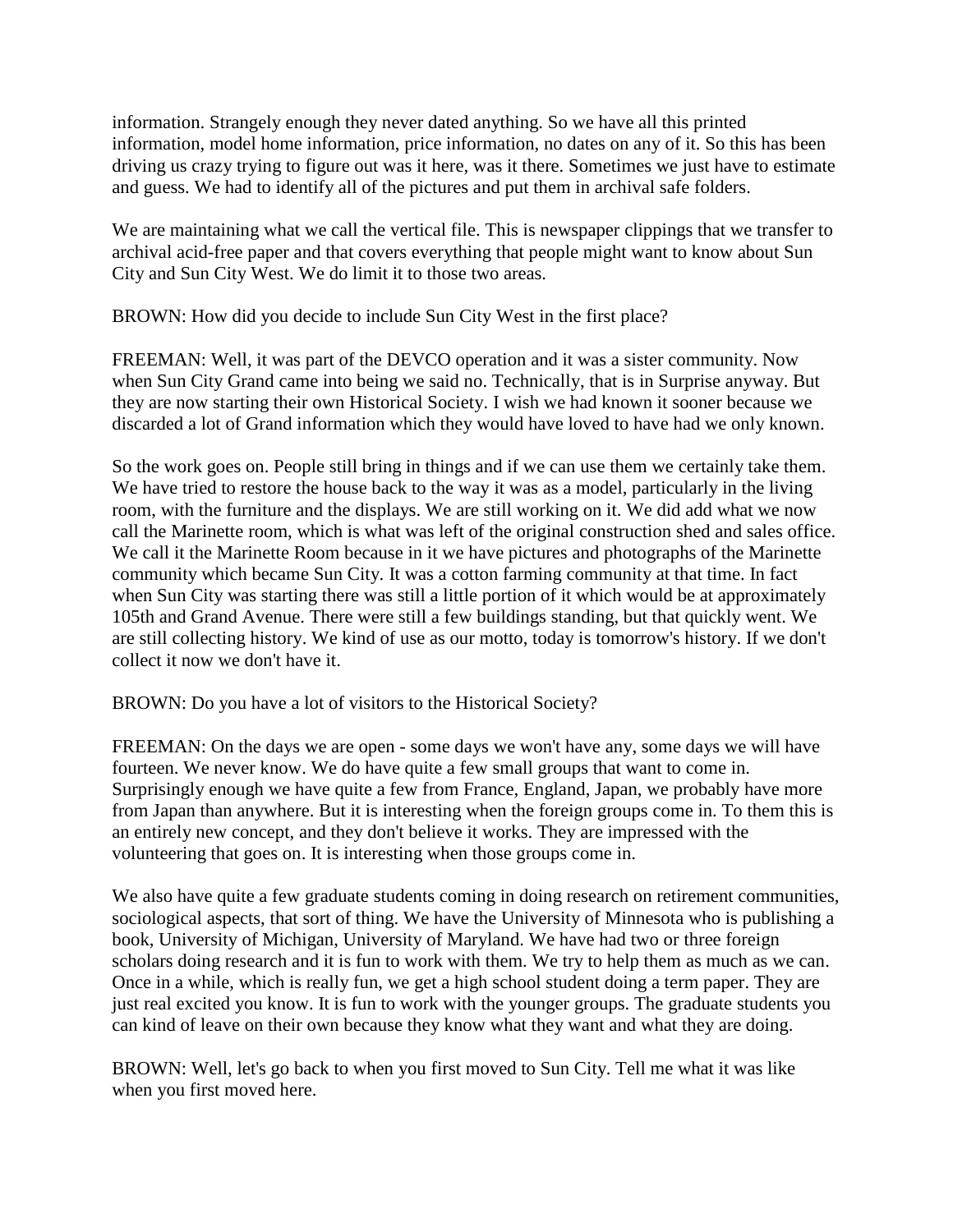FREEMAN: We came in '70. There were still a lot of what we called pioneers left. They were the people who moved here in 1960 and 1961. They were a lifesaver when it came to getting information for our history. They had a pioneer club and we worked very closely with them. It was a considerably much smaller community. When we moved that had just jumped Grand Avenue, as they say. They had moved from the south to the north of Grand Avenue. It was still a very friendly, small community. It seemed like everybody knew everybody. The social groups were a lot of fun. They had a lot of barbeques and cookouts. It was - I don't want to call it a country town, but it was a village type. Everybody was with everybody else. The neighborhoods had parties and backyard cookouts. And of course as it grew the houses became larger and more opulent. People came in with higher incomes demanding more. It was gradually becoming more of a big town. But it still, I think, even to this day, it still has that hometown feeling and that hometown kind of touch. At that point we felt perfectly safe. We never locked the doors. We would leave the patio door open all night long and feel perfectly safe. I think it is still a fairly safe, secure community, but we are having more incidents where you have to be more careful, unfortunately.

BROWN: Do you have a feel for where the people came from?

FREEMAN: They came from all over. Probably the majority - the two biggest states, of course Phoenix, were California and Illinois. When it opened in 1960 they had a tremendous advertising campaign, the Webb Corporation, in the Saturday Evening Post and all the big magazines and they really sold. That first weekend, I don't know how many thousands of people they had for opening day. It was phenomenal. The sociologists said it would never work. I think the next year they held their convention out here to see why it was working.

BROWN: Did they ever decide why it worked?

FREEMAN: Well, it was a homogeneous grouping, we had interests; we could talk the same language; although we missed the grandchildren and the little children, but on the other hand we didn't. It was wonderful when they visited and we went back home to see them. I think it was the homogeneous grouping. We all just kind of blended in and we belonged to each other. If you needed any help there was always someone there to help you.

And that is another nice thing to this day that is still true. The various organizations began developing. Community service groups started to develop; Sunshine Service which provides medical equipment at no charge as long as you are a resident. The Interfaith Community Services came into being. The SCAT, local transportation came into being; all because of volunteer efforts.

BROWN: So it wasn't something that DEVCO said, you will do this.

FREEMAN: No. The people did it themselves. As I say, the Sunshine Services, Interfaith Services, SCAT and then we had an information and referral service; of course the Home Owners Association and the Taxpayers Association. No, DEVCO never dictated as to what it should be. Del Webb is said to have made the comment, I can build you a city, but the people make the community. And that is so true. And even to this day if there is a need the people will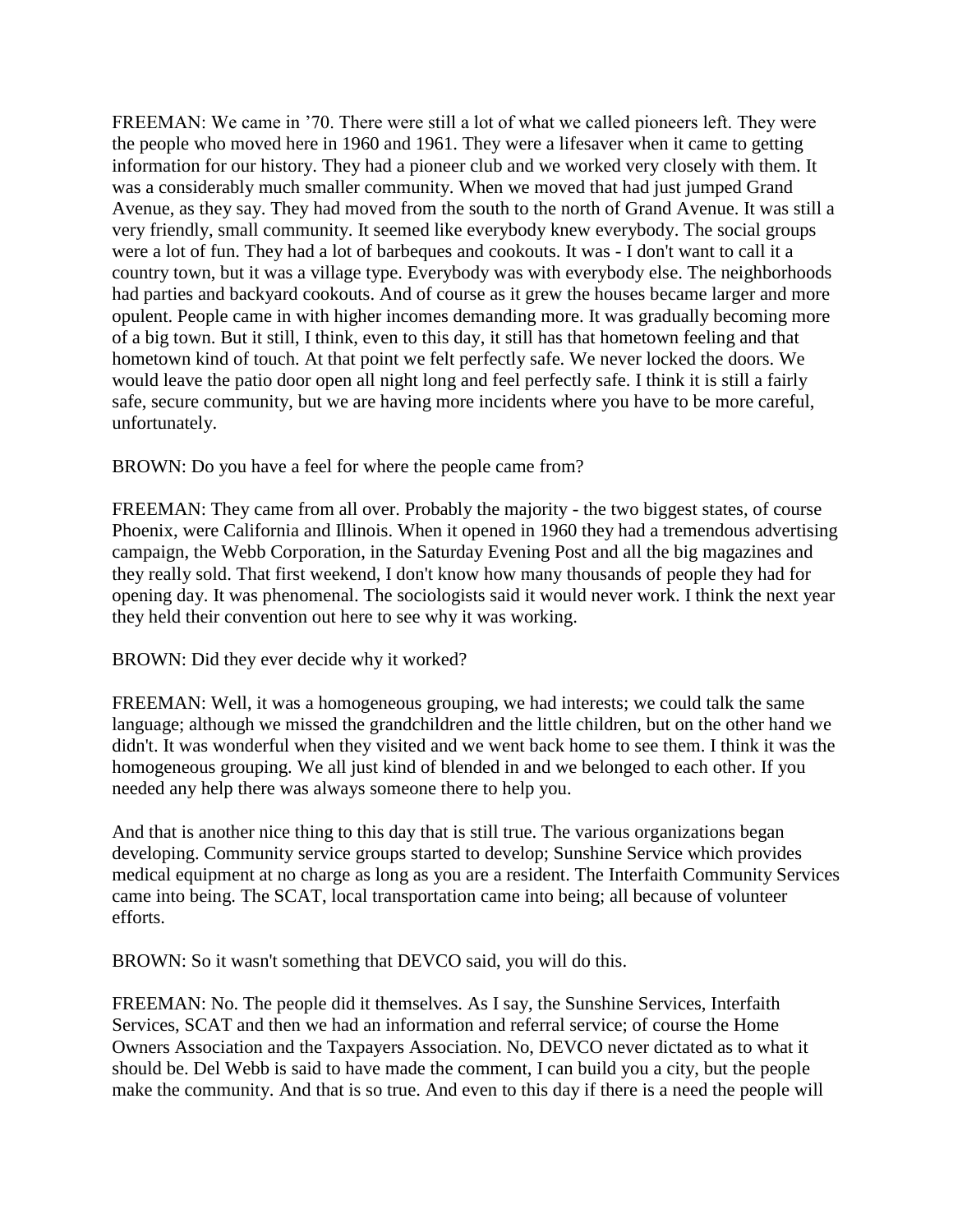step in and see that it is met. So we haven't lost that closeness yet.

BROWN: You were very active with the hospital?

FREEMAN: I did a lot of volunteer work with the hospital, primarily with the Sun City Foundation, but I also served on the Boswell Board and the corporate board. I served as secretary of the corporate board for several years.

BROWN: What is the Sun City Foundation?

FREEMAN: The Sun City Foundation - that is the fund raising arm, where they raise the money for the additions and the wings and the equipment and everything. I was on that board for about fifteen years. It gets to a point where it is time to retire and bring in some new blood; and particularly the area that was expanding. I said we have got to get people on the board not from Sun City but the outlying areas; Litchfield Park, Wickenburg, bringing them in because that is where the people are living. But I have kind of retired from Sun Health. It is time for younger blood. But I enjoyed it and I learned a lot.

BROWN: Yes, because you were in education, right? And this was a medical deal.

FREEMAN: Yeah. But it was fun and I enjoy volunteer work because you feel like you are doing something for somebody. Particularly Meals on Wheels, the people are just so grateful and so glad to see you.

BROWN: What was the relationship between Sun City and Youngtown early on? Or was there any?

FREEMAN: I don't know that you would call it a relationship. When Sun City first opened I understand that the people in Youngtown could use the recreation center. But as Sun City became larger they had to withdraw that. But there has always been a good relationship as far as I can understand.

Sometime back one of the Youngtown residents, Lucille Rutherford, came to me and said we want to start a Historical Society. So I worked with Lucille in helping her get the Youngtown society set up. It is a very small group but they are doing a great job. They are still in there pitching. Every now and then we also schedule a meeting with the Sunnyslope Historical Society, Glendale Historical Society, Peoria Historical Society. We get together and swap ideas and we usually try to bring in a speaker who can give us new insights. I want to get together again this fall. We haven't done it in about a year. It is fun to see what the other groups are doing too.

BROWN: So the Sun City Grand people who wanted to start their Historical Society, did they come to you?

FREEMAN: Well, she called me and she wants to come in some time this fall and see what we have done and I said I want to get you started with a professional. So I told them the person to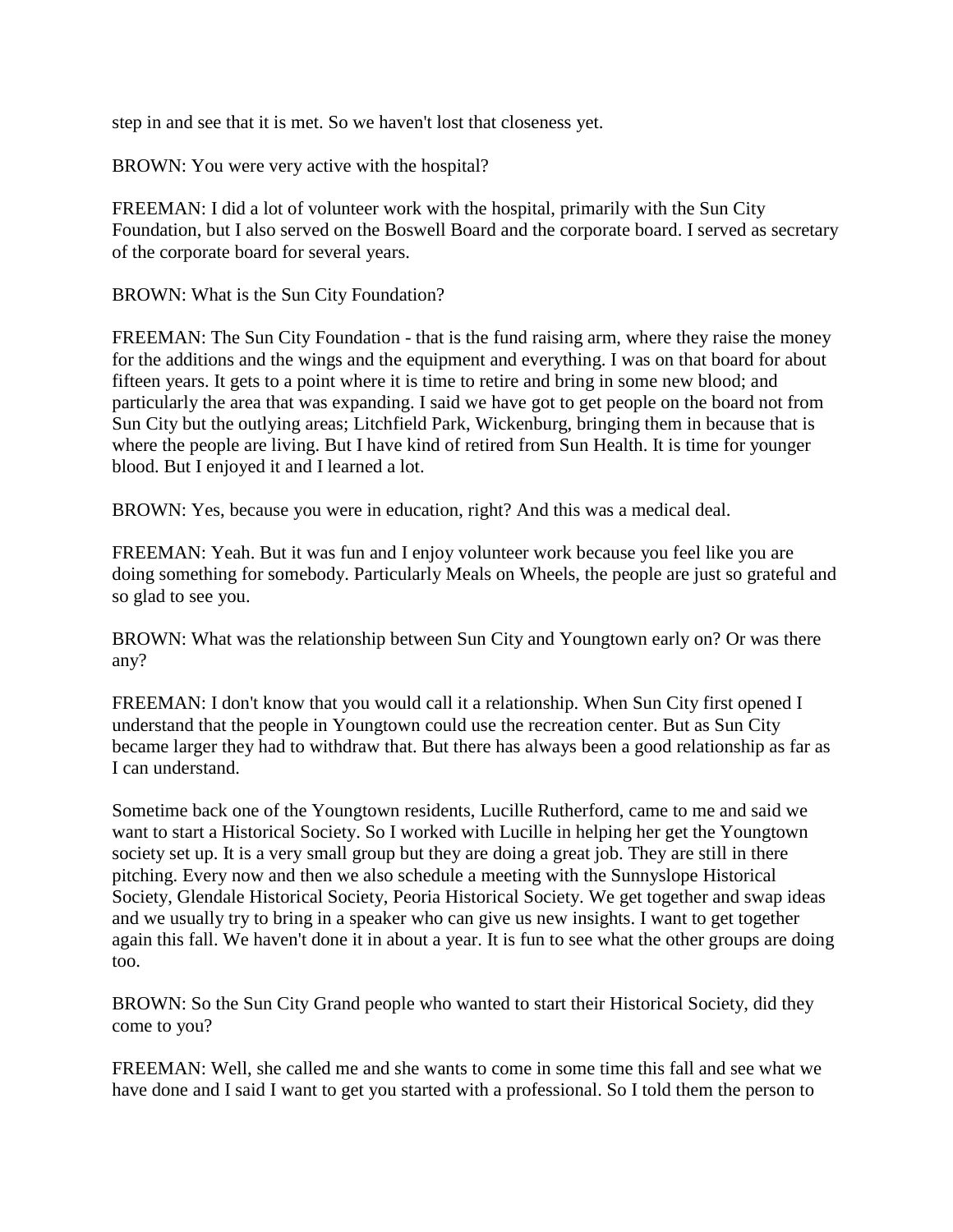contact at the Arizona Historical Society, Tempe Branch. I said they can get you set up as it should be set up. We just set up - I was not a trained archivist. I didn't know how to catalog. I didn't know how to accession things. I didn't know how to keep the records. We just kind of bumbled our way through. I did go to workshops and meetings and conferences and tried to learn as much as I could, but it's not professional. Right now we are trying to find somebody to come in and spend a whole year. It won't be cheap. But to get everything catalogued and what we call accessioned, everything in the computers so we know what we got and where it came from. But I said starting out, start out right. But by all means come and see us and we will show you what we have got and give some ideas. I gave her name to the Arizona Historical Society contact. So they were going to get together and get started. We will certainly help them in any way we can.

BROWN: Was it your idea to start this oral history project?

FREEMAN: Well yes. We were looking around. And that's interesting. At our organizational meeting our main speaker was Doctor Stoll, Noel J. Stoll, ASU. He was chairman of the Department of State and Local History. He mentioned something about oral history. I had never heard of oral history so we pursued that. But he had a student, a graduate student who was finishing her master's degree and had hopes of going on for her doctorate. He said let me see if she would be interested in doing an oral history. That was Melanie Sturgeon who is now the State Archivist. She did our original oral histories. Now she was not a trained interviewer but she did a good job with her background. She lived in Mesa. She commuted to Sun City. She didn't charge us anything. We insisted that we pay gasoline and her materials. But she said she couldn't take a salary as a graduate intern type student.

BROWN: What was her degree going to be in?

FREEMAN: In history and museum type sort of work. She continued right on through her doctorate degree with these oral histories and as a result we became quite friendly. How she did it I don't know. Shortly after she started - she had I think four or five children —and her husband left her -just left her and walked out; had nothing to do with them, no support. Here she was going to school, putting kids through school, trying to work full time. I don't know how she did it, but she did it, and she did a good job. Her kids all graduated from college and are doing fine. And as I said she is now the State Archivist.

BROWN: So she interviewed the pioneers.

FREEMAN: She did a lot of the pioneers and original residents. She really got us started in the oral history.

When we first moved here the houses were very modest and as I indicated they got bigger and bigger and more expensive. Now, today, the people coming in and buying the houses are literally gutting them and remodeling them, changing the exterior as well as the interior, enlarging so you don't even recognize the original home as it was built. It is interesting that the people coming in are doing that.

BROWN: That means that the homes were well built in the first place.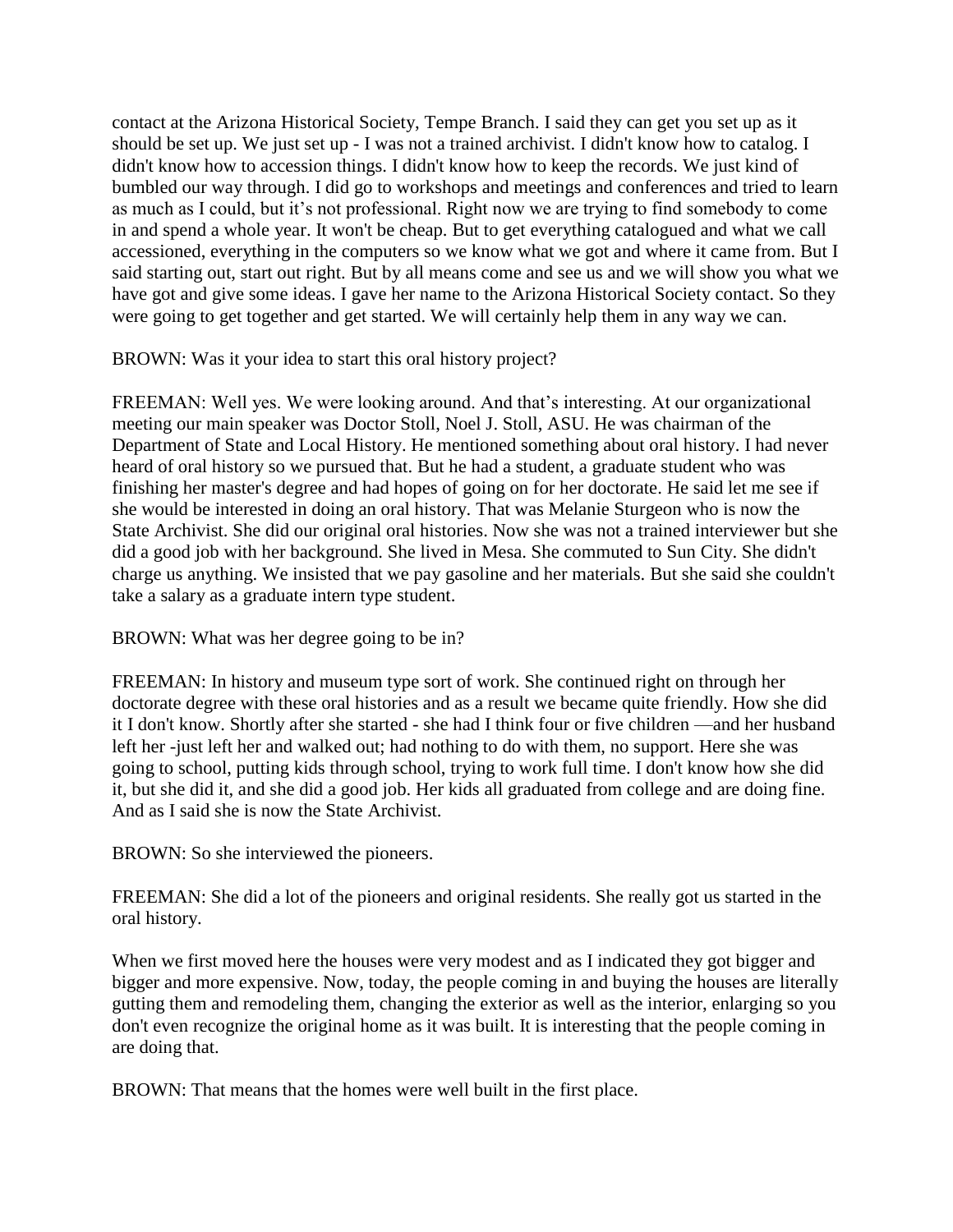FREEMAN: The homes were very well built in the first place. They were of cement block construction. In the 70's there was a strike with the cement block layers and that is when they went to some kind of lumber, I don't know what they call it, pressed board or something like that. But we could still get our choice of cinder block at that time but the house would be later getting started. But the strike was settled and we held out for cinder block because it made great insulation. But then they stopped using that. But they are - the early houses were very well built. Now later on they put up the whole side at one time.

BROWN: It was more like a tract house?

FREEMAN: Yes. They had certain models and they would put up this wall and they would put up that wall.

BROWN: So the baby boomers are moving into Sun City now?

FREEMAN: Yes. And again they say the volunteers aren't like they used to be, but many of these people are still working.

BROWN: So it is a little early to judge whether they are going to volunteer like your generation.

FREEMAN: If you are working during the week, five days a week, you aren't going to take your two days off to volunteer. Although we do have some in Meals on Wheels who work five days a week and volunteer one day a week. So there are some that will do it. But I have found that if you are looking for a volunteer, they may not volunteer, but if you ask them, more often than not they will say yes. So we have learned to ask people if they would help us. And by the way, the Society can always use volunteers. But it is interesting how the housing is changing.

One thing that has changed in the housing picture, in the 80's early 90's, of course Sun Valley Lodge was an early, kind of combination of retirement and mainly nursing home care. Then in the mid 80's Royal Oaks built and that was a very large apartment complex.

BROWN: Now was that part of DEVCO?

FREEMAN: No, that was a separate operation.

BROWN: But it is in Sun City isn't it?

FREEMAN: It is in Sun City and that was the first big retirement apartment complex.

BROWN: So were they given the land?

FREEMAN: No, they had to buy it. The group had to buy it. it was originally sponsored by the Faith Presbyterian Church, a group of people from the Faith Church got it started, raised the money, bought the land and it is a very large retirement complex. It has since grown - they have a complete nursing home, assisted living, and Alzheimer's unit. It is a buy-in. You get lifetime care. Since then, I don't know how many retirement centers we have. Some are just strictly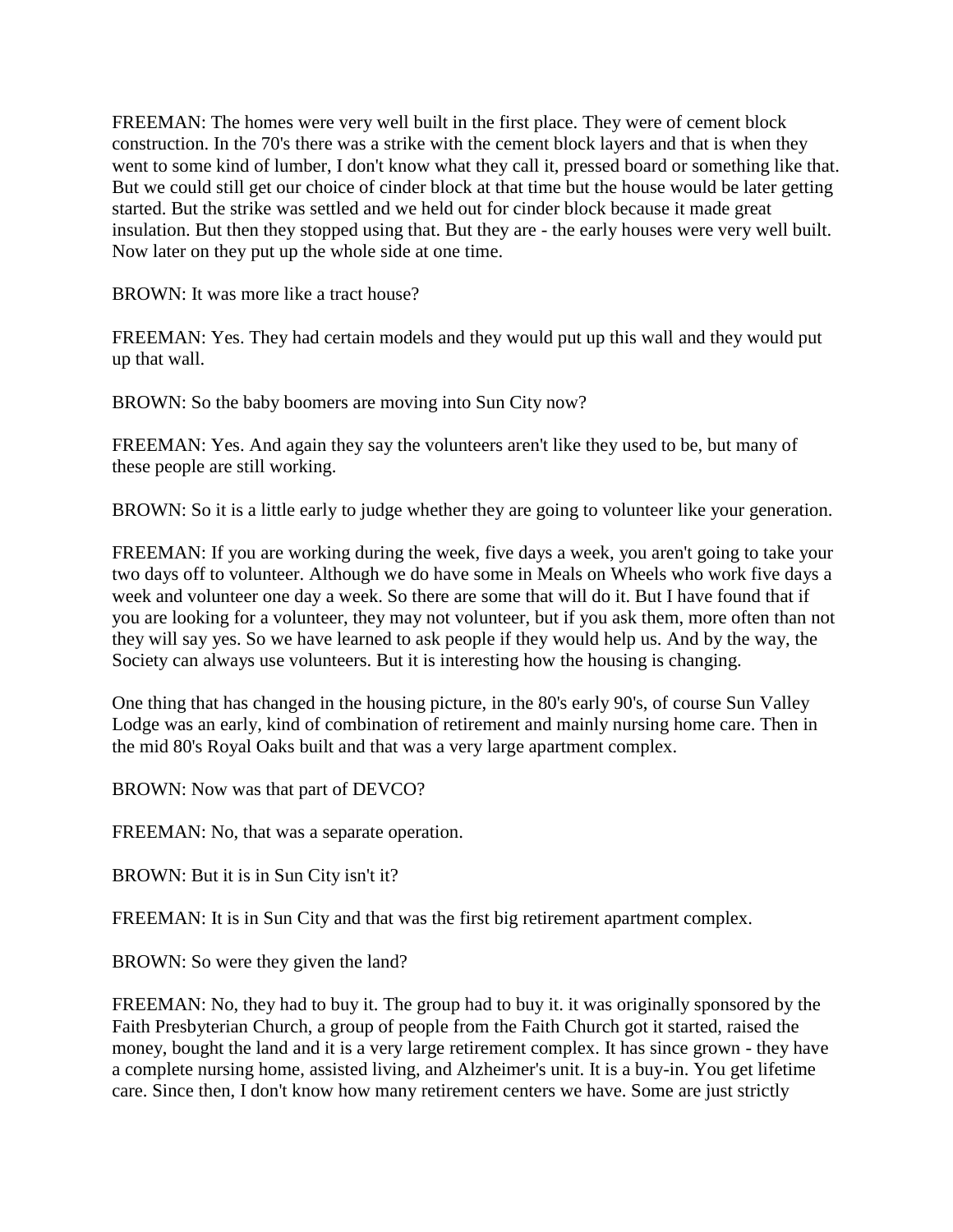independent living, others have the combination of nursing home care and home care, but it is a big business now.

Another aspect as far as our health care, which I think we have a marvelous health care system in the hospitals. We have a lot of home care agencies who will come in on an hourly basis and give you help. We have wonderful medical and health facilities. I think that is one of the reasons we live so much longer. Where I am living we have three people who are going to be 101 or 102 this year. I am one of the younger ones. They call me the kid and I think the whole life style you do live longer.

BROWN: So people have moved when they couldn't take care of their home then they moved  $\mathsf{to}$ ...

FREEMAN: We have transportation; all kinds of activities are planned for us, field trips, programs in the house.

BROWN: So do you think this industry grew up around Sun City because of Sun City and because of the need?

FREEMAN: I think it was because of the need. As people got older, as in my case, I had a 1400- 1500 square foot house. My husband died in '77. I certainly didn't need three bedrooms, a living room, a dining room, Arizona room and a kitchen. I didn't need that much space. Just the upkeep - and I had a grass lawn. You reach the point where it is too much. In the case where the husband is living he usually gets infirm sooner than the wife unfortunately, and they will move in as a couple. Then he will be assured she will be taken care of if anything should happen to him or maybe they both need the help. I think that with the aging population it was one of the needs and again it was met. Where we used to only have Sun Valley Lodge, golly how many do we have now.

BROWN: Can you tell me a little about the rec centers?

FREEMAN: When we came in '70 they had what is now called Oakmont Recreation Center and Fairway and Mountain View. Those were the three rec centers. And when we moved here Lakeview Recreation Center had been finished because it became part of the model home display. That was their big selling point. Initially it was a round circle, very spectacular with a round swimming pool in the middle, on the lake, very picturesque. That was the biggest, I mean that was state of the art. And since then over the years Sundial Recreation center was built and then Bell Recreation Center, which is the largest by far. Then the people north of Bell said well, you promised us a recreation center; they had run out of money but they did build Marinette which is a small recreation center. But there again every thing is there that you can imagine. If it isn't at one it is at the other. Woodworking, metal craft working, all kinds of craft shops, weaving, stained glass, silver, lapidary, art, racquet ball, hand ball, of course the swimming pools. And when you buy a house in Sun City you are required to become a member of the recreation centers. That entitles you to the use of any of the recreation centers. It is a fee and of course it is the fee that keeps the recreation centers going; because it is an expensive operation. And that includes seven golf courses. It is a golf haven. That has attracted a lot of the residents.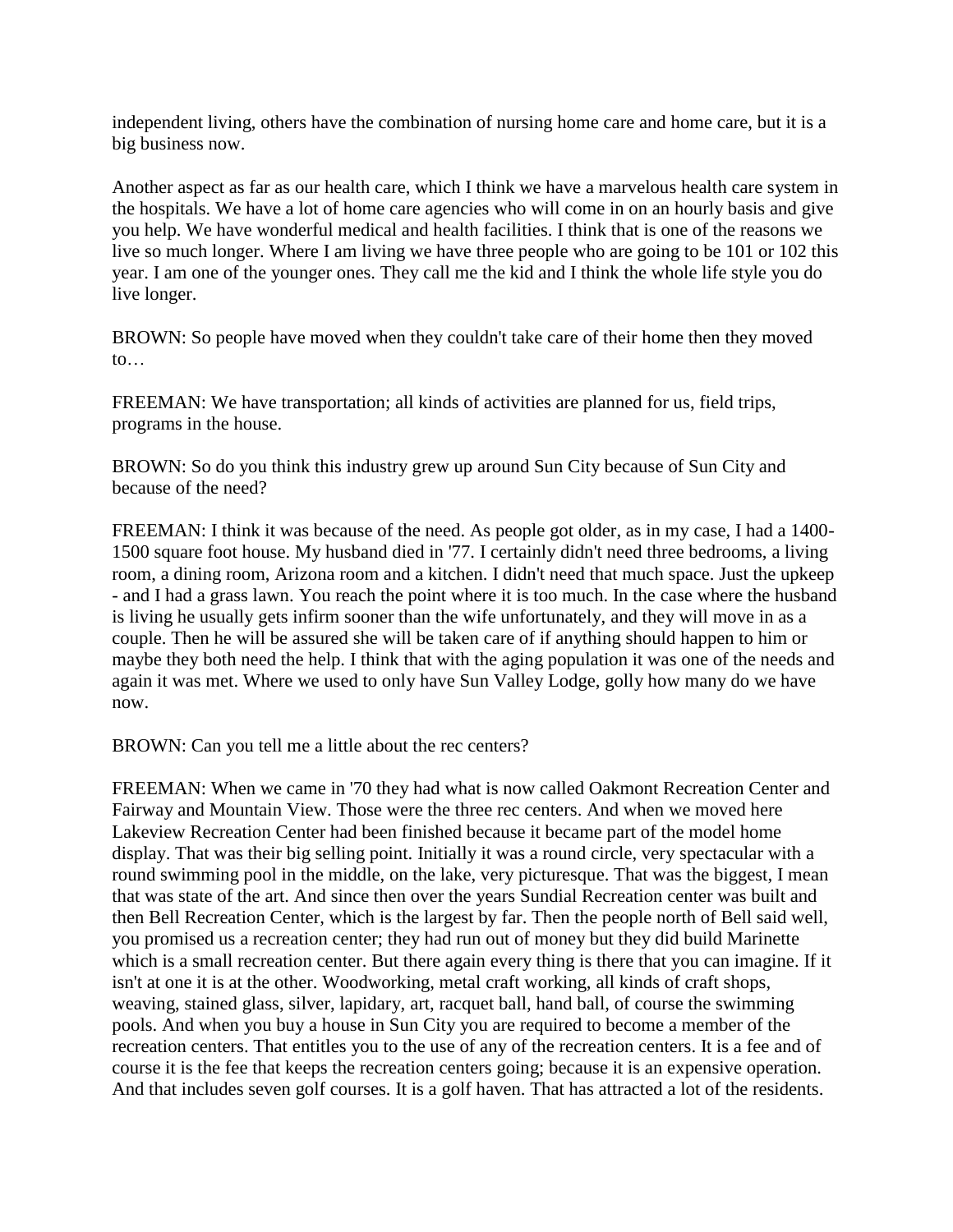Particularly the men, they want to play golf all year round. They don't want to get out and shovel the snow in the winter. That is one thing that attracted my husband when we came out. So the rec centers really are a very important part of the life style. The women can do craft work; they have sewing, coffee klatches, bridge games and all kinds of sporting events, bocce ball, lawn bowling. We have more lawn bowlers here I think than in England.

BROWN: And probably if they don't have what you want you could start your own club.

FREEMAN: Absolutely and they do. When computers first came in we didn't have computer clubs but now they are the largest clubs in the rec centers. They have 2-3 hundred members. And of course it keeps changing because new computers keep coming on the market all the time. Churches have played a very important part. I think we have some of the most beautiful churches I have seen in my life, architecturally speaking. Every denomination is covered. We have the temples, the Catholic Church, Christian Science, any of the denomination. They are well attended. It may be that as we get older we get a little closer to where we might need some help. But they are important and they too provide activities other than the usual Sunday church service. They have activities during the week for their members. They have outings, parties, study sessions. But the physical churches are beautiful.

BROWN: Now they have grocery stores and things - was that part of the plan to make this a total community with grocery stores and drug stores?

FREEMAN: When it opened in 1960 nobody lived here. The Grand Avenue Shopping Center had a Safeway grocery store. Nobody was living here but they had a grocery store and a gas station. Again that was part of the attraction because all of the facilities were advertised, that there would be a recreation center and a golf course. They were up and ready to use, all the equipment, the golf courses playable, the grocery store available, of course the people in the outlying areas could use the grocery store. But since then, the community was planned with shopping centers in strategic locations as Sun City developed. Where the Fry's shopping center is now located at 107th and Grand Avenue was originally King's Inn which was a motel and they had what they called vacation apartments where people coming to visit Sun City could stay for a few days. They had a swimming pool, a wonderful dining room. People were lined up Friday night for this fish fry waiting to get in. Then the land was sold to a shopping chain outside of Utah and they tore down all the units with the promise that they would keep the King's inn, but within a year the King's Inn was demolished too. It was a shame because it really was a part of the history. When they started Sun City had no hotel. Visitors coining in had no place to stay. But eventually a couple of motels opened up on 111th and Grand Avenue for visitors coining through. But we hated to see that King's Inn go because it was part of the community. But where Safeway store was located, gradually other stores came in. We had a variety store. We had a drug store, a clothing store, furniture.

BROWN: Was this coordinated through DEVCO to make sure there was a variety?

FREEMAN: Yes, they sponsored the shopping centers until they got started. The same with the recreation centers, they subsidized the recreation centers until the residents could take them over and run them. So they were very good at subsidizing a lot at the beginning to make sure it would